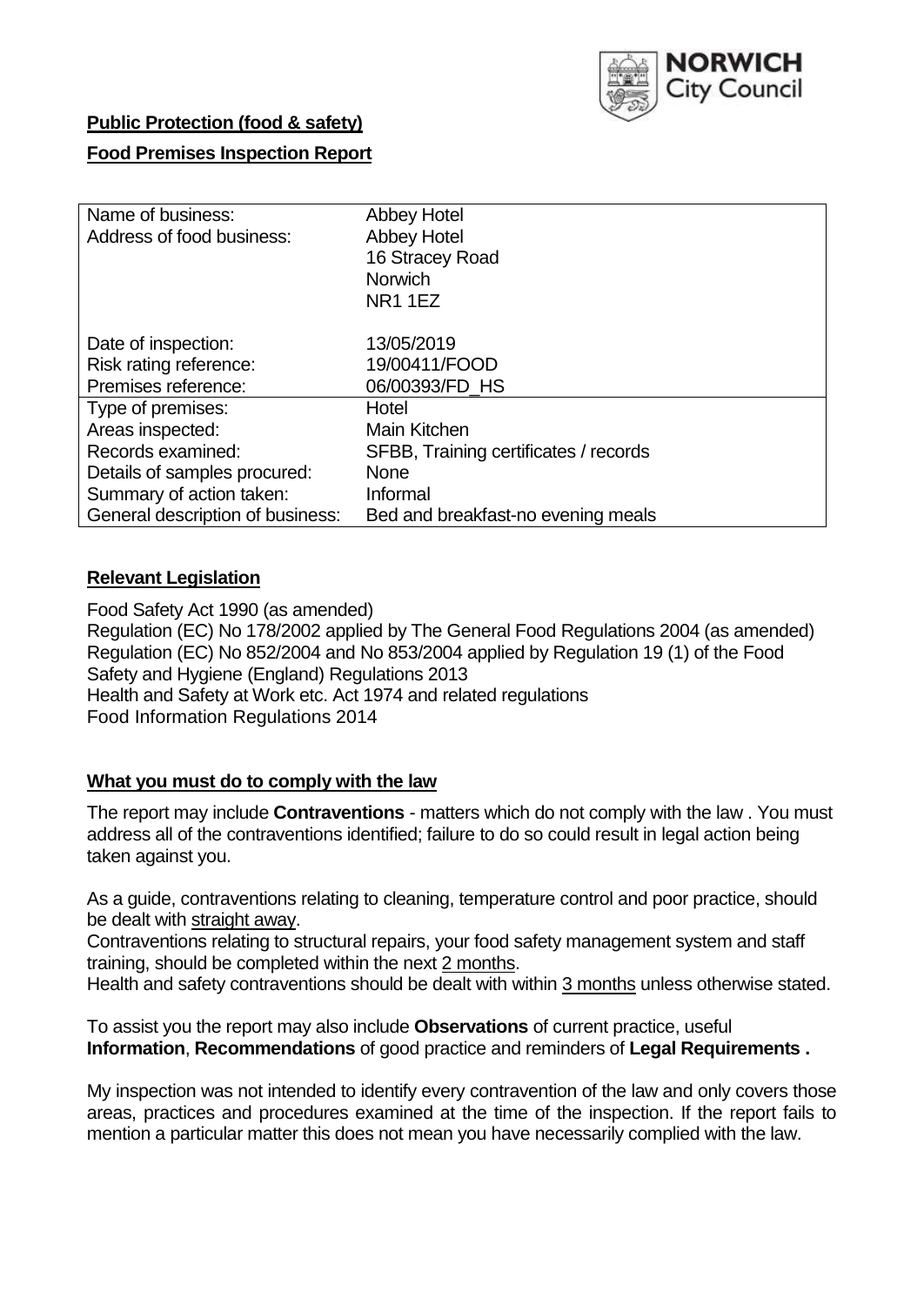# **FOOD SAFETY**

#### **How we calculate your Food Hygiene Rating:**

The food safety section has been divided into the three areas which you are scored against for the hygiene rating: 1. food hygiene and safety procedures, 2. structural requirements and 3. confidence in management/control procedures. Each section begins with a summary of what was observed and the score you have been given. Details of how these scores combine to produce your overall food hygiene rating are shown in the table.

| <b>Compliance Area</b>                     |          |    |           | <b>You Score</b> |                |    |           |    |                |  |  |
|--------------------------------------------|----------|----|-----------|------------------|----------------|----|-----------|----|----------------|--|--|
| Food Hygiene and Safety                    |          |    |           | $\overline{0}$   | 5              | 10 | 15        | 20 | 25             |  |  |
| <b>Structure and Cleaning</b>              |          |    |           | $\Omega$         | 5              | 10 | 15        | 20 | 25             |  |  |
| Confidence in management & control systems |          |    | $\Omega$  | 5                | 10             | 15 | 20        | 30 |                |  |  |
|                                            |          |    |           |                  |                |    |           |    |                |  |  |
| <b>Your Total score</b>                    | $0 - 15$ | 20 | $25 - 30$ |                  | $35 - 40$      |    | $45 - 50$ |    | > 50           |  |  |
| <b>Your Worst score</b>                    | 5        | 10 | 10        |                  | 15             |    | 20        |    | $\blacksquare$ |  |  |
|                                            |          |    |           |                  |                |    |           |    |                |  |  |
| <b>Your Rating is</b>                      | 5        |    |           | 3                | $\overline{2}$ |    |           |    | $\Omega$       |  |  |

Your Food Hygiene Rating is 4 - a good standard



## **1. Food Hygiene and Safety**

Food hygiene standards are high. You demonstrated a very good standard of compliance with legal requirements. You have safe food handling practices and procedures and all the necessary control measures to prevent cross-contamination are in place. Some minor contraventions require your attention. **(Score 5)**

### Contamination risks

**Legal Requirement** At all stages of production, processing and distribution, food must be protected from any contamination likely to render it unfit for human consumption, injurious to health or contaminated in such a way that it would be unreasonable to expect it to be consumed in that state.

**Guidance** The FSA (visit www.food.gov.uk for more information) has issued guidance on controlling E.coli 0157 through:

- the complete separation of raw and ready-to-eat food
- the correct use of wash-hand basins and thorough handwashing
- having dedicated equipment (including complex equipment) for raw and ready-to-eat foods
- through 2-stage cleaning and the correct use of sanitisers
- and by controlling the risks posed by soily vegetables.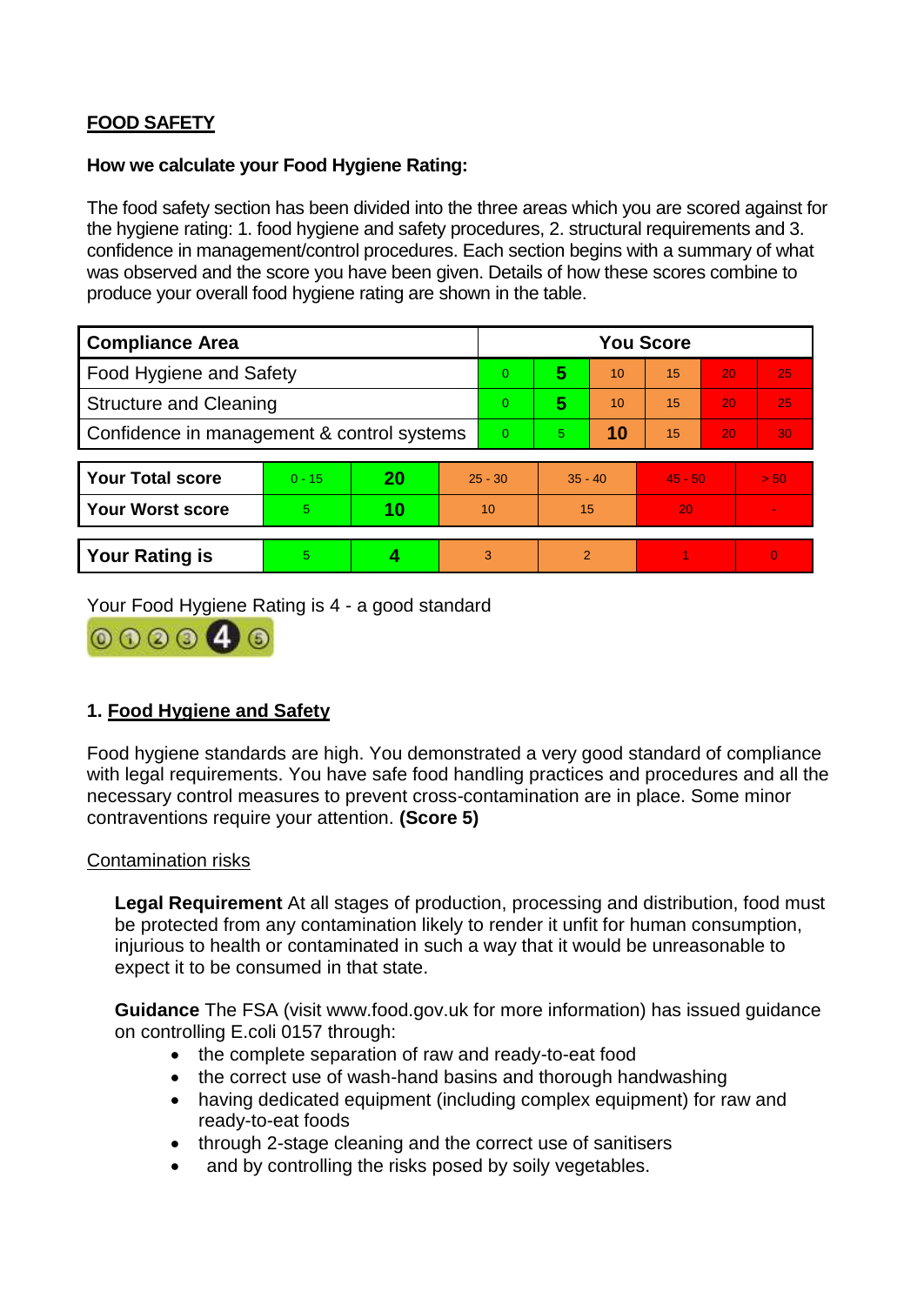**Observation** I was pleased to see you were able to demonstrate effective controls to prevent cross-contamination.

**Observation** You have colour coded boards for food preparation and a dishwasher

### Hand-washing

**Contravention** The following indicated that hand-washing was not suitably managed:

• there was no hot water to the wash hand basin in the Kitchen. This must be provided as soon as possible, or hot water at a variable temperature.

**Legal Requirement** Wash hand basins must be provided with hot and cold running water and suitable drainage; soap and a hygienic way to dry hands.

**Information** Handwashing is required:

- before handling ready-to-eat food
- after touching raw food and its packaging, including unwashed fruit and vegetables
- after a break/smoking
- after going to the toilet
- after cleaning
- after removing waste
- after blowing your nose

**Observation** You are able to use the bathroom wash hand basin located very close by until the hot water supply is repaired. Both basins were well equipped with soap and towels.

### Personal Hygiene

**Contravention** The following are examples of poor personal hygiene or where it was made difficult for food handlers to maintain sufficiently high standards of personal cleanliness:

• staff were wearing pullovers under aprons.

**Legal Requirement** You must ensure that any member of staff that you know or suspect has (or is a carrier of) a food-borne disease or infection (including vomiting, diarrhoea, skin infection, sores and open wounds) is excluded from working in any food handling area until they have been symptom free for 48 hours or until medical clearance has been obtained.

**Legal Requirement** All persons in food handling areas must wear suitable, clean, and where appropriate protective clothing.

**Recommendation** To further improve personal hygiene I suggest:

• only short sleeved tops be worn beneath aprons.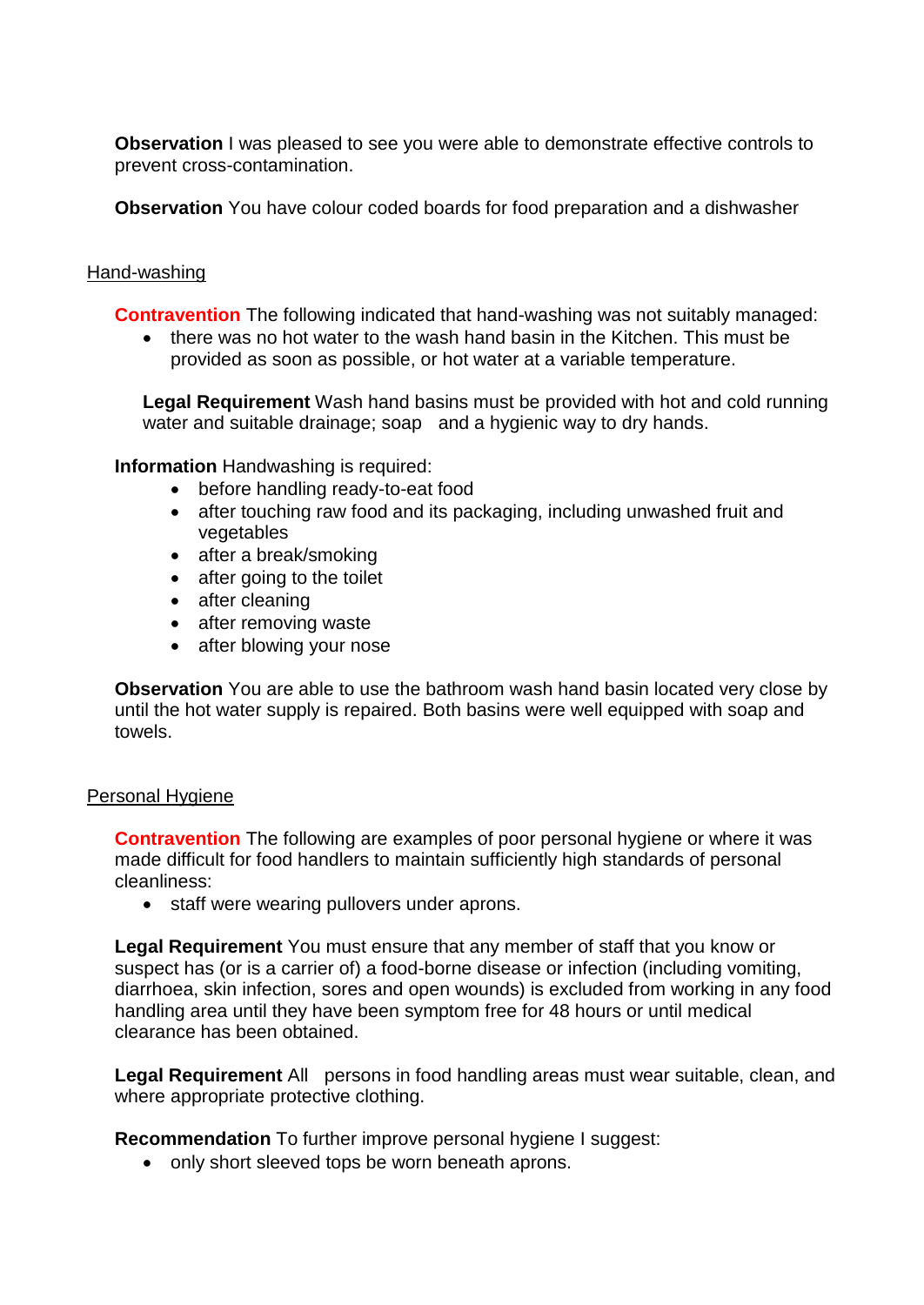**Observation** I was pleased to see that standards of personal hygiene were generally good.

### Temperature Control

**Contravention** The following evidence indicated there was a risk of bacteria growing on food:

 food temperatures were not being monitored, for example the fridge temperature, and cooked high risk items.

**Legal Requirement** Raw materials, ingredients, intermediate products and finished products likely to support the reproduction of pathogenic micro-organisms or the formation of toxins must not be kept at temperatures that might result in a risk to health.

**Information** All food products should be stored in accordance with the manufacturer instructions. For example sauces were being stored at room temperature when the manufacturer instruction is that they should be refrigerated once open.

**Guidance** It is essential to know that your probe thermometer is working properly. If the reading is outside these ranges you should replace your probe or return it to the manufacturer to be calibrated. A simple way to check a digital probe is to put it in iced water and boiling water:

- The readings in iced water should be between -1°C and 1°C.
- The readings in boiling water should be between 99°C and 101°C.

**Recommendation** In addition to the visual checks you undertake, use a probe thermometer to check the core temperature of cooked and reheated foods. The temperature should reach 75°C for 30 seconds or an equivalent time/temperature combination (e.g. 80°C for 10 seconds).

**Recommendation** Get some fridge thermometers. Use to monitor temperatures a couple of times each day. Buy and use a probe thermometer to check that food is thoroughly cooked, in addition to visual checks. Records can be made in your diary.

**Observation** You were aware of critical temperatures for fridges, freezers and cooking, but were not checking.

### Unfit food

**Contravention** The following foods were past the USE BY date and were thrown away:

• milk use by 12.5.19

**Legal Requirement** Any food which is found at your food premises is presumed to be intended for sale and must comply with the law.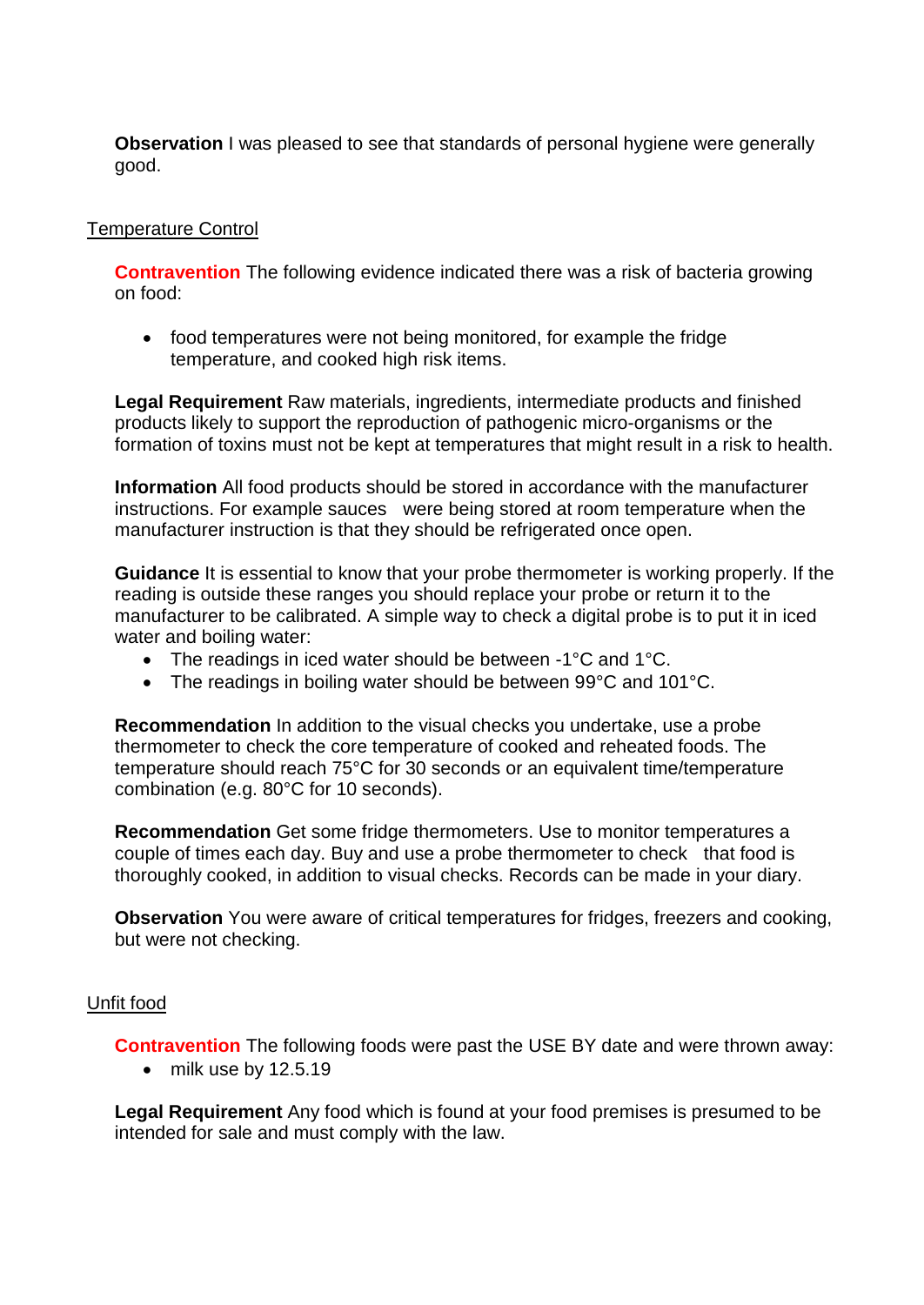**Recommendation** You should have a system to identify when open or prepared foods need to be used by or discarded, to ensure the food is fit for consumption. I recommend you apply labels which give a date that is 2 days after the day of production e.g. if food is opened on Monday it should be used by the end of Wednesday.

### Poor Practices

**Contravention** The following matters represented poor practice and if allowed to continue may cause food to become contaminated or lead to its deterioration:

- keep juices covered in the fridge
- bacon had been removed from outer packaging. Keep packaging for information about the product and dates.

### **2. Structure and Cleaning**

The structure facilities and standard of cleaning and maintenance are all of a good standard and only minor repairs and/or improvements are required. Pest control and waste disposal provisions are adequate. The minor contraventions require your attention. **(Score 5)**

### Cleaning of Structure

**Observation** The kitchen had been well maintained and the standard of cleaning was good.

### Cleaning of Equipment and Food Contact Surfaces

**Observation** You had dedicated equipment for the preparation of raw and ready-to-eat foods.

#### Cleaning Chemicals / Materials / Equipment and Methods

**Information** A surface sanitiser may be rendered ineffective if you are not following the correct dilutions or allowing a sufficient time for the product to work (CONTACT TIME). Always follow the instructions on the product label.

**Guidance** Even when using a surface sanitiser you should be following the 'two-stage' cleaning method. Apply the sanitiser once to remove visible dirt and food debris and then a second time to ensure effective disinfection. Make sure you follow the correct contact time for the product.

**Guidance** Disinfectants and sanitisers must at least meet the requirements of one of the following standards: BS EN 1276 or BS EN 13697; or other standards that meet the same conditions and requirements.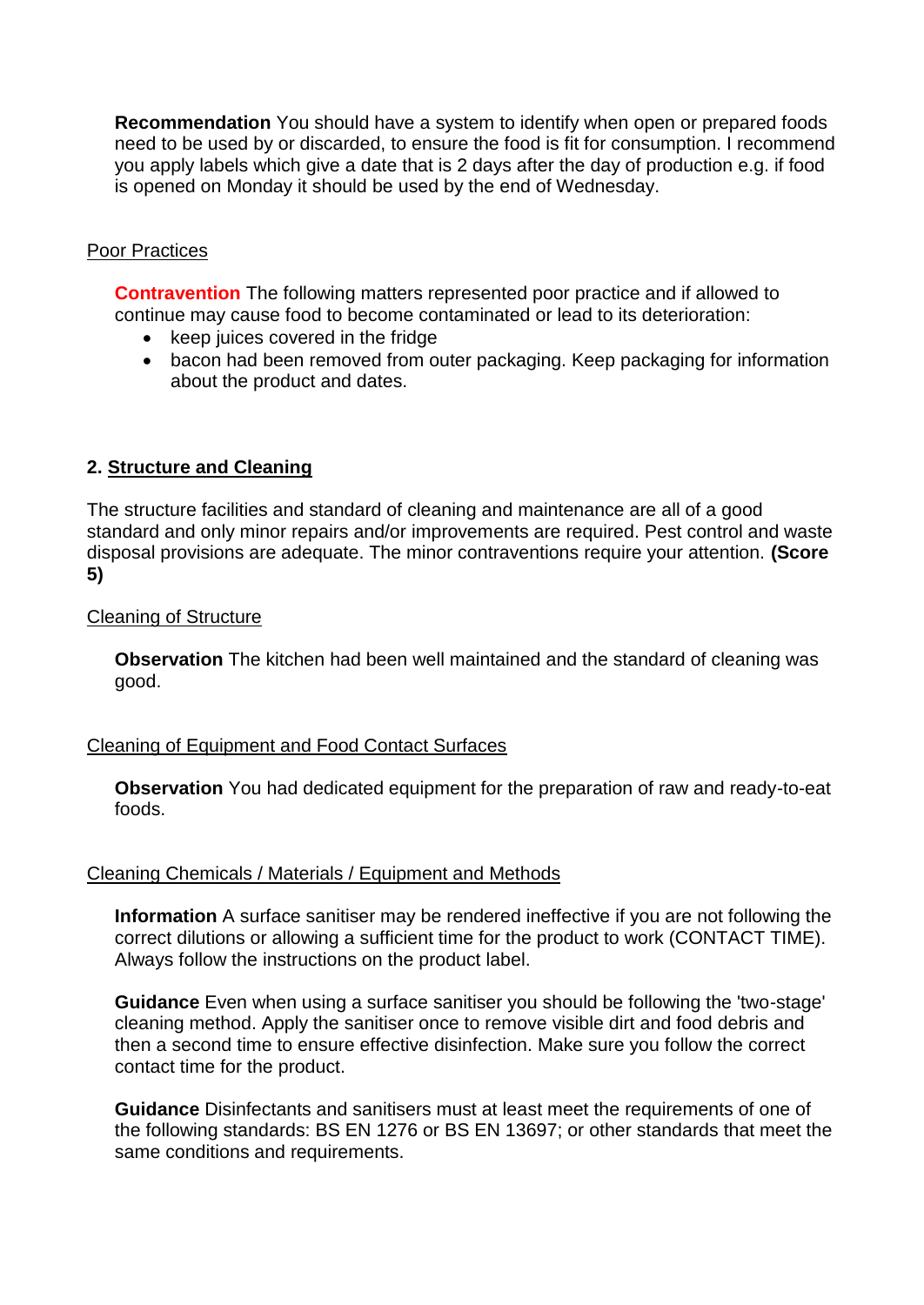**Observation** I was pleased to see that the premises was kept clean and that your cleaning materials, methods and equipment were able to minimise the spread of harmful bacteria between surfaces.

**Contravention** You were using a product you had diluted but there was no bottle to enable me to check whether this met the correct British Standards, dilution or actual contact time. Please note the guidance above. (If possible I recommend you buy a product already diluted, and with a short contact time.)

#### Facilities and Structural provision

**Recommendation** Do not use cardboard on floor surfaces, as the floor cannot be kept clean. (If floor surfaces are slippery then action should be taken to improve the non-slip property of the floor surface and the type of shoes worn by staff should be reviewed).

**Observation** I was pleased to see the premises had been well maintained and that adequate facilities had been provided.

### Pest Control

**Legal Requirement** The layout, design, construction, siting and size of food premises must permit good food hygiene practices, including protection against pests.

**Recommendation** Ensure staff are trained to recognise the signs of pests and that they undertake regular checks of the premises .

**Observation** You have a Electric Fly Killer.

### **3. Confidence in Management**

There are generally satisfactory food safety controls in place although there is evidence of some non-compliance with the law. The contraventions require your attention; although not critical to food safety they may become so if not addressed. **(Score 10)**

#### Type of Food Safety Management System Required

**Legal Requirement** Food business operators must put in place, implement and maintain a permanent procedure or procedures based on HACCP principles:

- Identify hazards to food.
- Identify the critical limits (what is acceptable and unacceptable).
- Monitor critical control points to ensure critical limits are met.
- Keep appropriate records to demonstrate control measures are effective.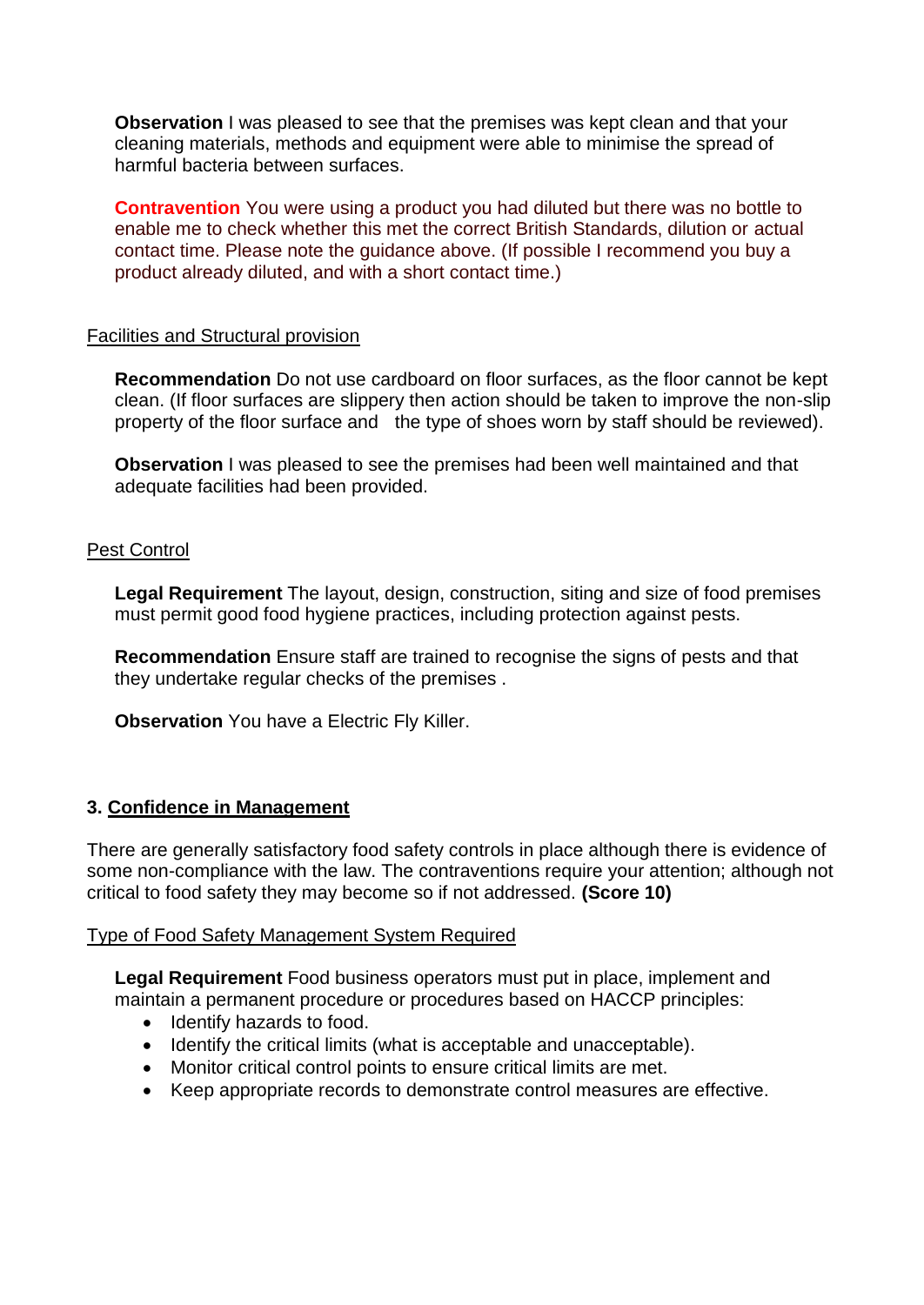**Legal Requirement** Ensure that your food safety management system is available on site so your staff can refer to your procedures and so that daily records of checks can be completed.

**Recommendation** Choose Safer Food Better Business as your food safety management system. It is simple to implement and requires a minimum amount of record keeping.

#### Food Hazard Identification and Control

**Contravention** The control methods you have put in place at the following critical control points are not sufficient:

• bacteria growing on food.

#### Proving Your Arrangements are Working Well

**Contravention** You are not working to the following safe methods in your SFBB pack: • Daily diary

**Observation** Although you had a SFBB pack on site and had reviewed this, this was from the previous owner. The business has not changed but you need to get a new pack and complete this.

#### **Traceability**

**Observation** Your records were such that food could easily be traced back to its supplier.

#### Waste Food and other Refuse

**Legal Requirement** The Environmental Protection Act 1990 requires all commercial waste to be disposed of properly by authorised persons. Records should be available to show compliance.

**Information** There are a number of companies that collect waste oil either at no charge or indeed pay you for it. When you find a company ensure that they are registered as a waste carrier and that they provide you with a waste transfer note .

**Observation** It appears you may not have a commercial contract in place, only a domestic collection. Please investigate this.

**Training**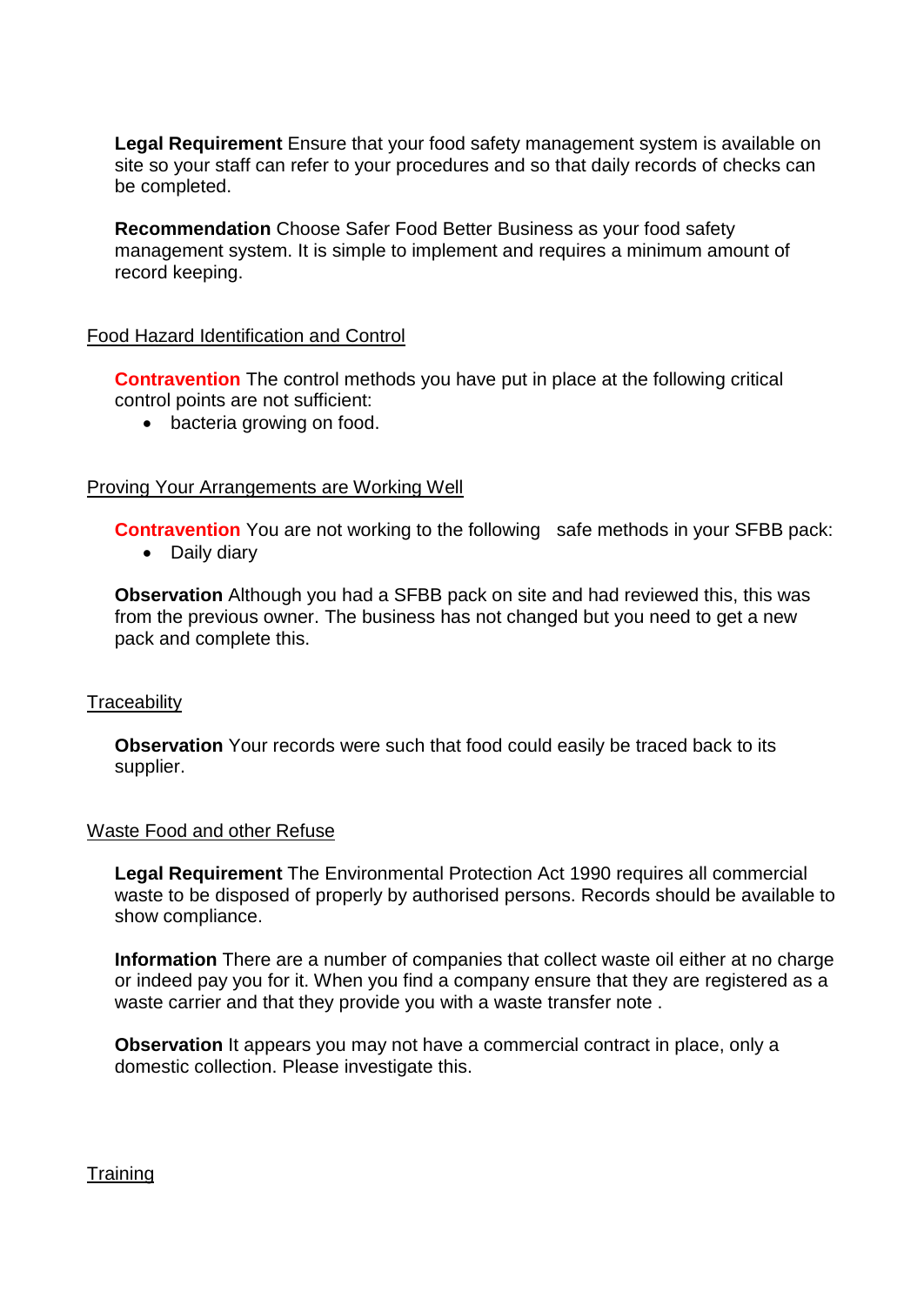**Legal Requirement** Food business operators must ensure that food handlers are supervised and instructed and/or trained in food hygiene matters to an appropriate level for the work they do.

**Information** There are Level 2 Awards in Food Allergen Awareness on offer in Dereham. If you are interested contact 0800 689 3512

**Recommendation** A Level 2 Award in Food Safety in Catering or its equivalent (a 6-hour course leading to the award of a recognised certificate in food hygiene) would be appropriate for your food handlers. Booking details for the equivalent CIEH course are on our website: www.norwich.gov.uk

**Recommendation** Catering staff should refresh their food hygiene knowledge every 3 years so that they stay up to date with current legislation and good practice. Booking details for this course are on our website: www.norwich.gov.uk

**Observation** I was pleased to see that food handlers had been trained to an appropriate level and evidence of their training was made available.

#### Infection Control / Sickness / Exclusion Policy

**Guidance** Public Health England recommends that food handlers known or suspected to be suffering from a food-borne infection or gastrointestinal illness stay away from work until symptom-free for 48 hours.

**Observation** Policies were in place to prevent any infected food handler from contaminating food.

#### **Allergens**

**Contravention** You are failing to manage allergens properly:

- You do not have a system for informing customers about the presence of allergens in the food you prepare
- You are not informing customers about the risk of cross contamination with allergens

**Legal Requirement** Caterers must provide allergy information on all unpackaged food they sell. Catering businesses include restaurants, takeaways, deli counters, bakeries and sandwich bars etc. The potential for cross-contamination by allergens must also be made known to consumers. In addition food manufacturers must now label allergy causing ingredients on their pre-packed foods. You can obtain more information from the Trading Standards website www.norfolk.gov.uk/abc

**Information** Advise your customers how to get allergen information. You can display a sign along the lines of ASK OUR STAFF ABOUT ALLERGENS